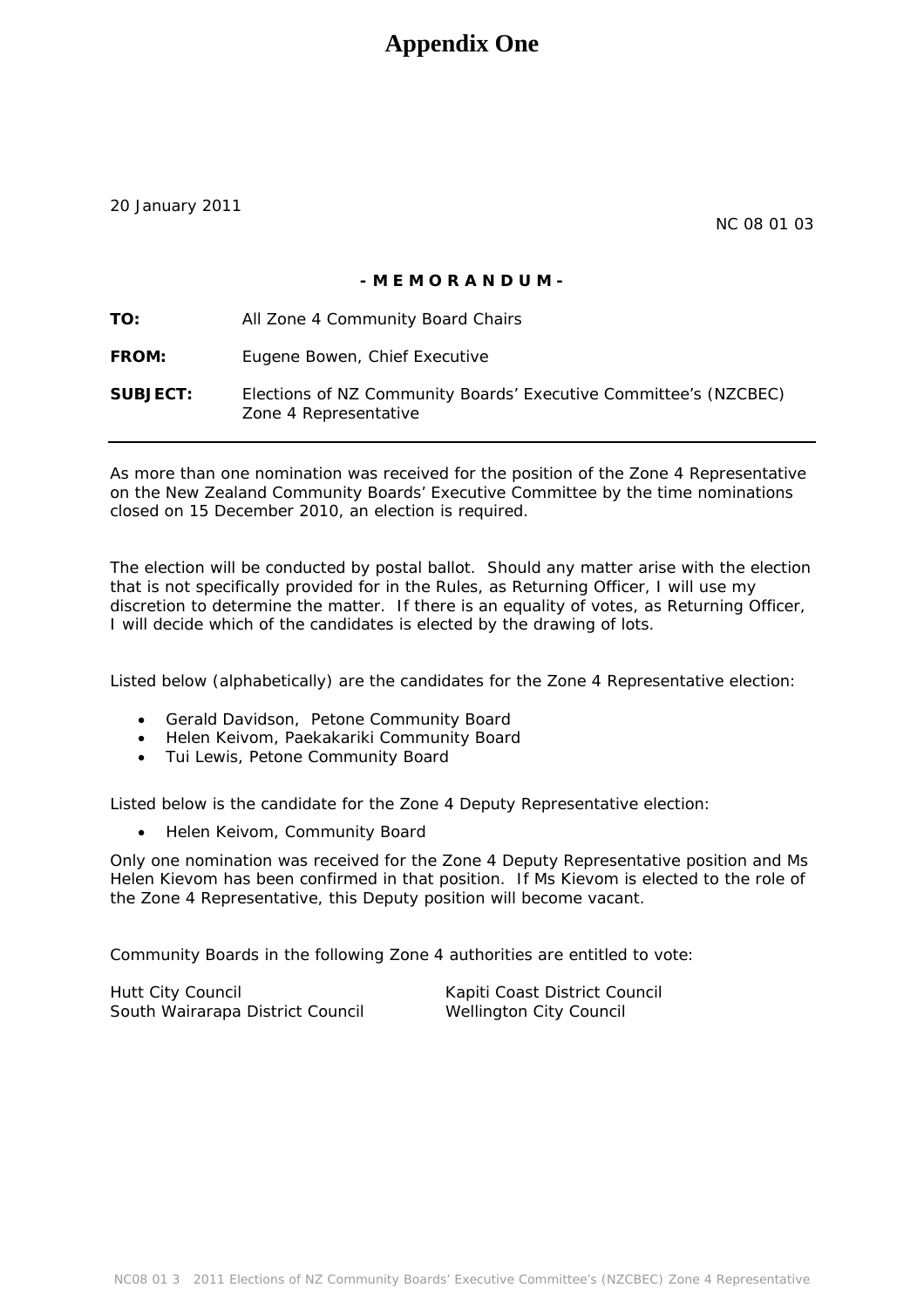# **Appendix One**

The elections are carried out using a preferential voting system provided for in the Rules of Local Government New Zealand (LGNZ). These are the same rules as for the election of the President and Vice President of LGNZ (Rules F4 – F13). A copy is available on the LGNZ website (http://www.lgnz.co.nz/about-us/constitution.html).

In the calculation process, the number of first preferences recorded for each candidate will be counted and any informal/invalid voting papers rejected. If one candidate obtains an absolute majority of votes, that person will be declared elected. If no candidate has an absolute majority of votes, the candidate who has the fewest votes is excluded and each Voting Paper counted to that candidate (unless non-transferable, i.e. if no second preference is recorded) is counted to the unexcluded candidates next in the order of preference. This process is repeated until one candidate has an absolute majority.

Before voting please read this memo and the instructions on your Voting Paper carefully. A*ttached* are brief Curriculum Vitaes as provided by some candidates.

The outcome will be notified as soon as possible after the election. The appointments will take effect on Monday 28 February 2011 and will be effective until their successor assumes office.

Please contact the Returning Officer if you have any queries.